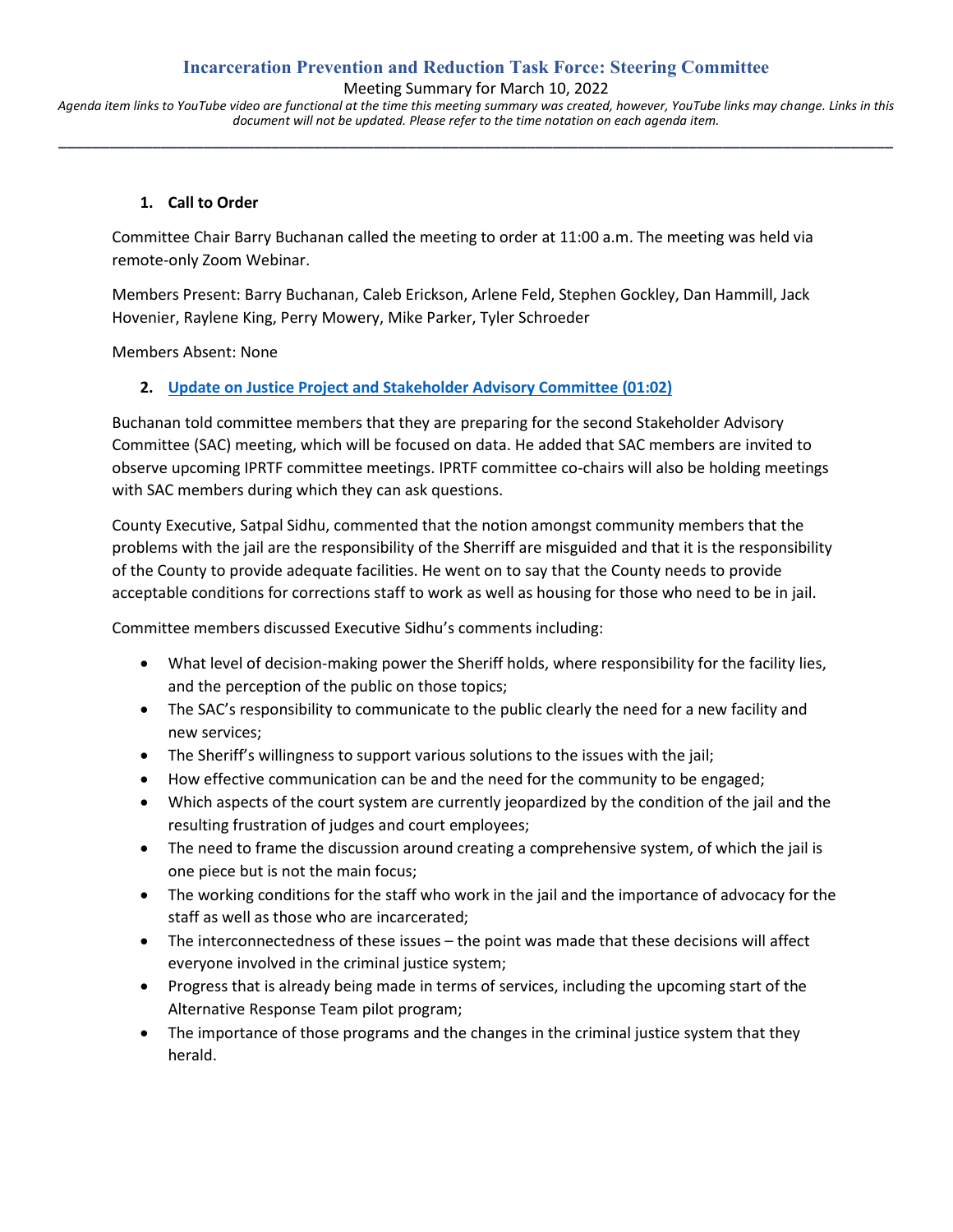Meeting Summary for March 10, 2022

*Agenda item links to YouTube video are functional at the time this meeting summary was created, however, YouTube links may change. Links in this document will not be updated. Please refer to the time notation on each agenda item.* **\_\_\_\_\_\_\_\_\_\_\_\_\_\_\_\_\_\_\_\_\_\_\_\_\_\_\_\_\_\_\_\_\_\_\_\_\_\_\_\_\_\_\_\_\_\_\_\_\_\_\_\_\_\_\_\_\_\_\_\_\_\_\_\_\_\_\_\_\_\_\_\_\_\_\_\_\_\_\_\_\_\_\_\_\_\_\_\_\_\_\_\_\_\_\_\_\_\_**

### **3. [GARE Implementation Strategy for the IPRTF](https://www.youtube.com/watch?v=H-Ypz0cveCE&t=1952s) (32:32)**

Hammill kicked off the conversation on the Government Alliance on Race and Equity (GARE), saying that it is a mistake to not utilize GARE. He said that the Task Force should be implementing the toolkit when making policy recommendations and taking advantage of the trainings, workshops, etc. offered. He went on to say that decision making should be done through a racial equity lens and suggested that they should start that practice at the next joint meeting. He also emphasized the importance of data to help understand and measure any racial disproportionalities.

Gockley proposed that the Committee ask Legislative Coordinator, Jill Nixon, to put together a grid of the six tool kit questions and that those questions be answered before the group makes decisions or recommendations. That analysis would then be part of the record of the Task Force.

Nixon and committee members discussed exactly when this framework would be used, given that the Task Force does not make official recommendations very often.

Committee members discussed challenges associated with data collection and analysis through a racial lens. Topic brought up included:

- Challenges arising because of discrepancies between what people self-report their race to be compared to what race someone else may assume them to be;
- The need for more specific guidance on how to use GARE as a lens in data collection;
- Data points that could potentially be missing because some offenders are not being arrested because officers know that they won't be able to do anything with them and some aren't being booked because of space at the jail;
- Inaccurate data related to gender if a person's gender identity changes;

Gockley clarified that he was looking more broadly at this time and was focused on implementing GARE on a process level rather than a data level. He added that adopting the GARE lens would start to drive the data needs in a direction of racial equity.

Hammill said that he doesn't want to focus on the ultimate output of the Task Force work since there are relatively few official recommendations, but he wants to apply the toolkit to the discussions they were having in committees and the recommendations those committees made to the full Task Force.

Buchanan asked that Nixon create a matrix that can be used for the County Council and other County departments in addition to the IPRTF.

Gockley asked the committee members to give consensus to use the framework. Committee members gave their assent via head nods.

Nixon clarified that those members with County e-mail addresses can access the GARE portal, but the other members would not have a mechanism to sign up for access.

Hovenier said he wanted to be cautious about the Task Force implementing GARE on its own if the County will be implementing it and could share their work on implementation with the Task Force.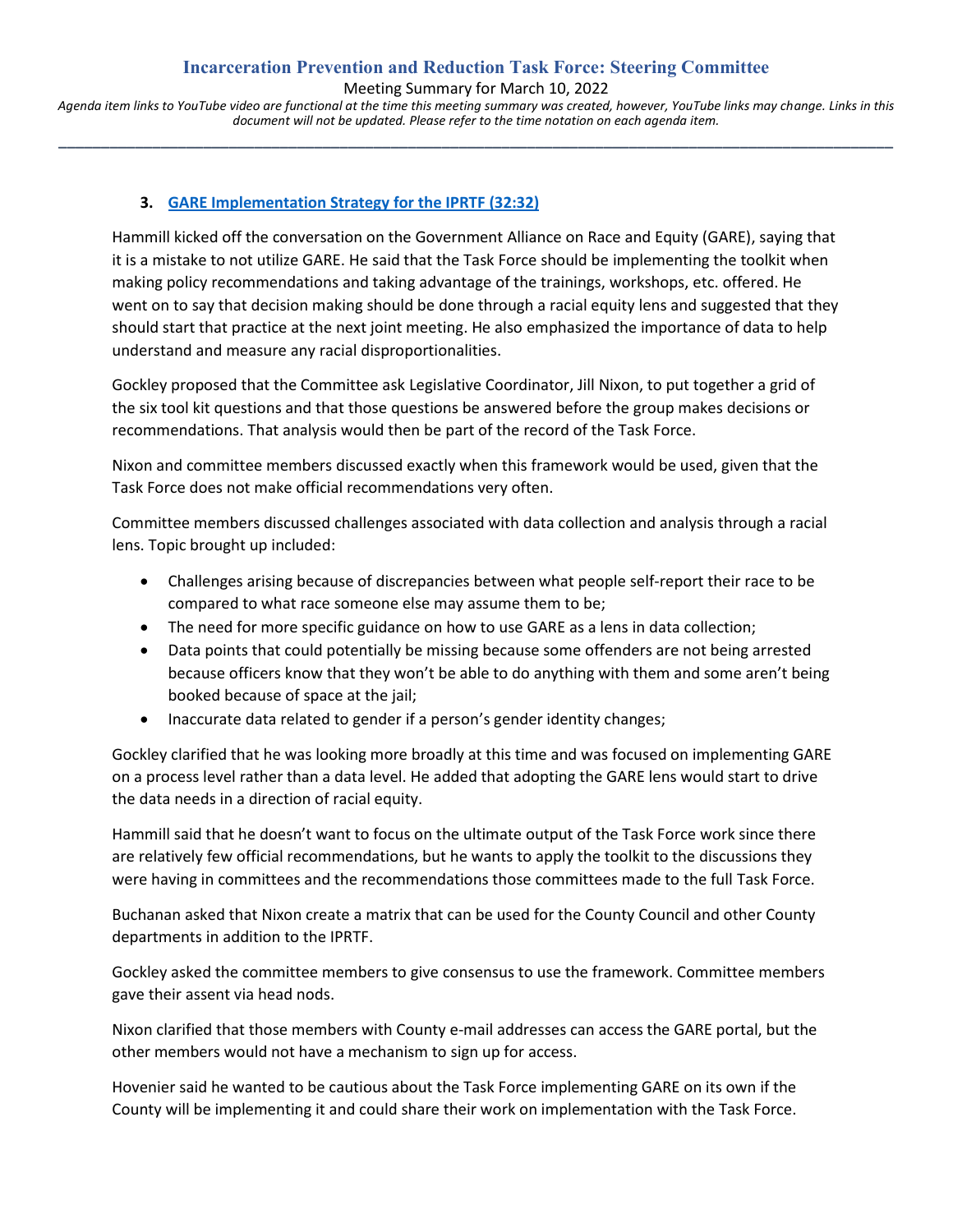**\_\_\_\_\_\_\_\_\_\_\_\_\_\_\_\_\_\_\_\_\_\_\_\_\_\_\_\_\_\_\_\_\_\_\_\_\_\_\_\_\_\_\_\_\_\_\_\_\_\_\_\_\_\_\_\_\_\_\_\_\_\_\_\_\_\_\_\_\_\_\_\_\_\_\_\_\_\_\_\_\_\_\_\_\_\_\_\_\_\_\_\_\_\_\_\_\_\_**

Gockley replied that he agreed that the Task Force should not disregard the work the County is doing, but the County's work to implement GARE could take many months and he thinks the Task Force should get started on it as soon as possible.

Parker said that one of the benefits of GARE was the membership and the cohorts that they offered. He suggested that access to those groups could be valuable.

Mowery suggested that they add a reference to the GARE lens at the beginning of certain meetings, akin to the land acknowledgment statement.

# **4. [Updating the Sequential Intercept](https://www.youtube.com/watch?v=H-Ypz0cveCE&t=3845s) (01:04:05)**

Mowery said that he has not yet taken the sequential intercept model (SIM) to his service providers, but that he had assembled a Behavioral Health Team for the Justice Project. He reported that the team is meeting to review the SIM soon.

King said that the pre-trial services group from the SIM hasn't given a report recently, though they show up in the "systems in place" intercept. She says she was unsure if they had any data to report and to whom they should be reporting.

Nixon said that she did not hear back from committees last time she asked them to e-mail her ideas on updates to the SIM and that she believes time will have to be dedicated to the topic in a meeting. She asked if this is something they should task the committees with or if the whole Task Force should brainstorm as a group. Buchanan responded that he expected updates to the SIM to come from the gap analysis conducted by the Behavioral Health Team for the Justice Project.

Hammill pointed out that a large number of members would be at the joint meeting on March 15<sup>th</sup> and that may be a good opportunity to ask a lot of committee members at once for update ideas. He also asked if they wanted to expand the SIM to include intercepts further upstream, such as preventative measures implemented before intercept zero.

Buchanan said that he would like to incorporate more upstream work, but acknowledged the need to establish parameters on that.

Parker pointed out that they already have an intercept zero to talk about upstream work. He also asked if the groups doing the gap analysis had significantly different membership from the IPRTF, pointing out that updates from the IPRTF may not be needed if the groups were largely the same. Mowery replied with the names of the members of his group and described the work they are tasked with now and in the future.

Parker suggested that Mowery's group do an initial update to the SIM first and then bring the updated document to the IPRTF for any further changes needed.

In regards to how far upstream they wanted to take the analysis, Nixon pointed out that there is a statement on the project proposal form that outlines a framework for considering preventative measures.